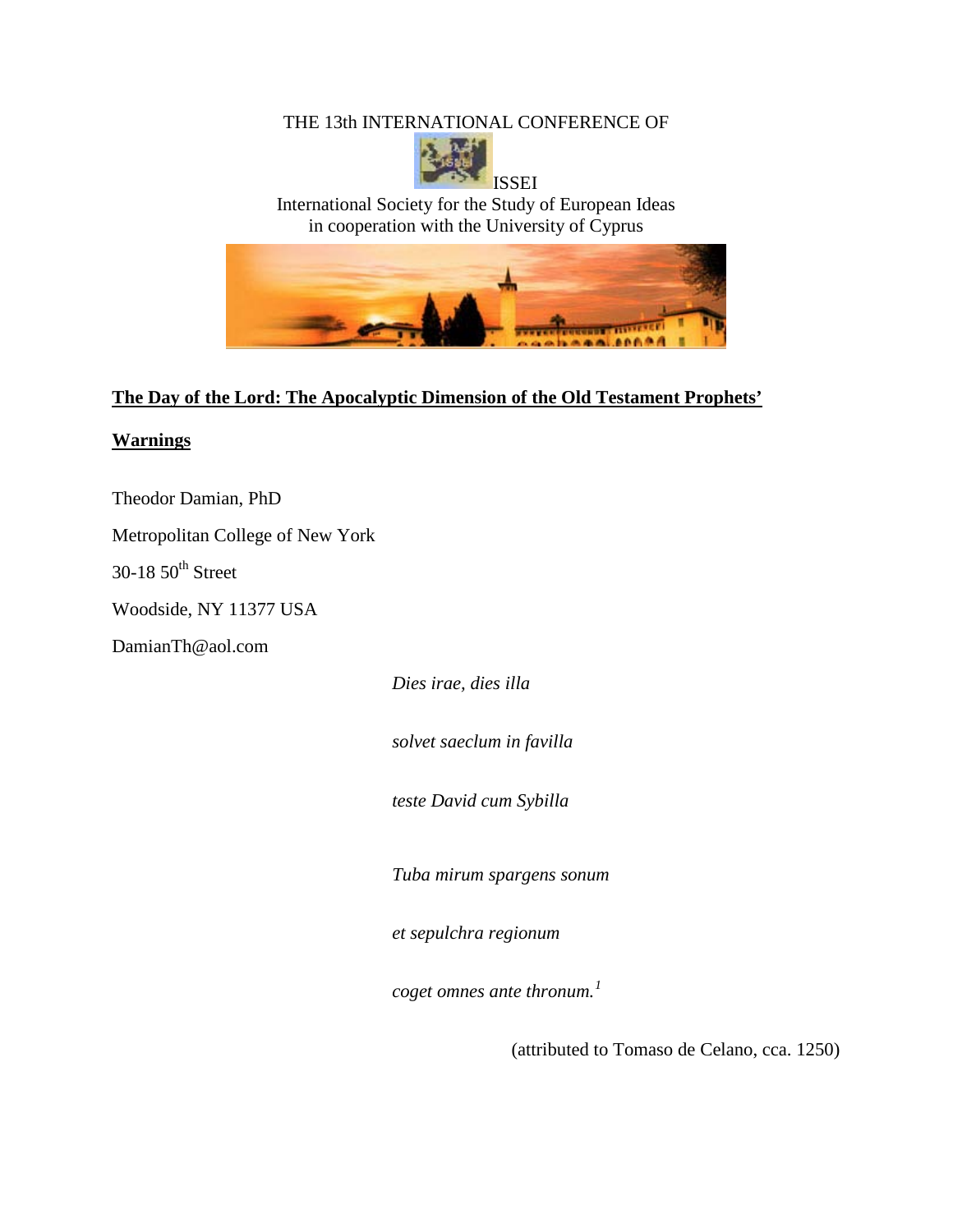#### **Introduction**

In his celebrated work, *The Theology of Hope,* Juergen Moltmann defines eschatology as "something in which we migrate and which is in migration with us".

One major component of this definition is movement, dynamism; another one is the unknown. Eschatology is "something", we don't know what, but it is. The unknown deserves attention as well, in particular for the impact it has on man's daily life and on his or her destiny.

As paradoxical as this task may be, philosophers and theologians alike are seriously engaged in approaching the issue, interpreting it and trying to make sense of it, just as when they approach ontologically another paradox, death, a phenomenon also unknown in its essence.

There was one category of theologians in the Old Testament times who approached the field of eschatology with great emphasis and intensity: the prophets.

They were God's messengers, chosen by God, sent to the people of Israel to constantly remind it of its obligations towards the One who gave to this people a special status in the midst of other peoples.

When other tools used to bring the people of Israel to obedience were exhausted, God used eschatology, and in particular its apocalyptic dimension.<sup>[2](#page-11-1)</sup>

Eschatology generally refers to the last things, to the last judgment, to the end of the world and time and the effective beginning of God's kingdom. It thus brings bad news and good news.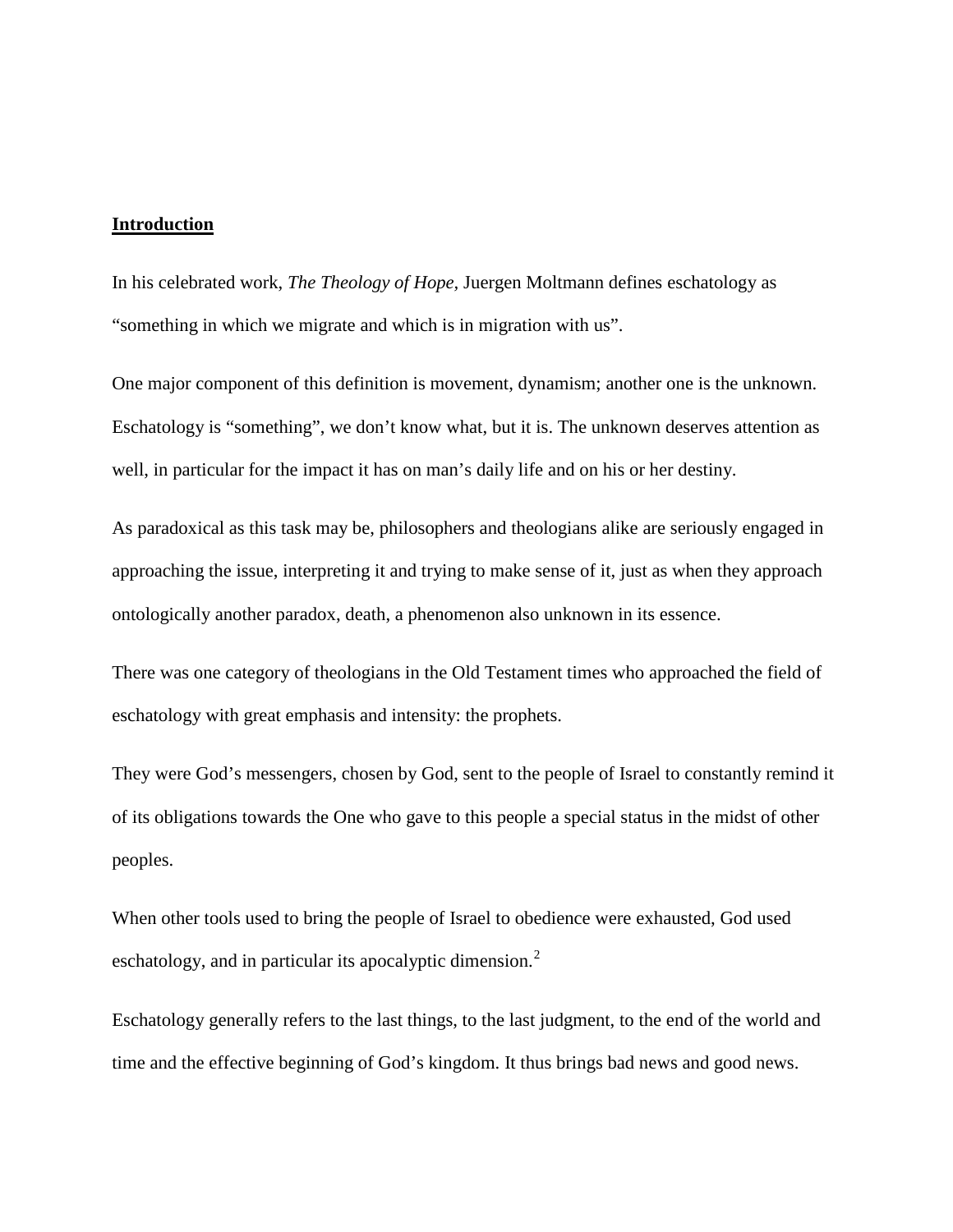Because eschatology also relates to the eternal life, to the first new realities, to the new type of existence offered by God, which is why it is also called the eighth day of the world's creation, it does not generate pessimism and despair.

#### **Aspects of Eschatology**

The study of the Old Testament prophetic books' eschatology reveals that it has two dimensions: a temporal one, concerning this life on this earth, and an atemporal one, concerning the life to come and the kingdom of God.

Besides God, there are three categories of players in the eschatological drama: the people of Israel, all the nations, and the entire cosmos. All these participants are connected to the eschatological realities in both their temporal and atemporal dimensions.

For each participant in this drama, according to the prophetic writings, there is a period of waiting. The most talked about waiting is experienced by Israel, who is expecting a savior within the limits of the temporal, who is supposed to bring, through revolution, freedom and prosperity to its people.

But the other nations are waiting as well. In the first dimension of the eschatological realities the nations will come to know the Messiah as the Son of God; in the second dimension the nations will also be judged. As J. Blauw writes, they cannot be excluded from the Kingdom, because just as God created them and is their king, in the future, the prophets reveal, the God of Israel will be the God of all nations as well. $3$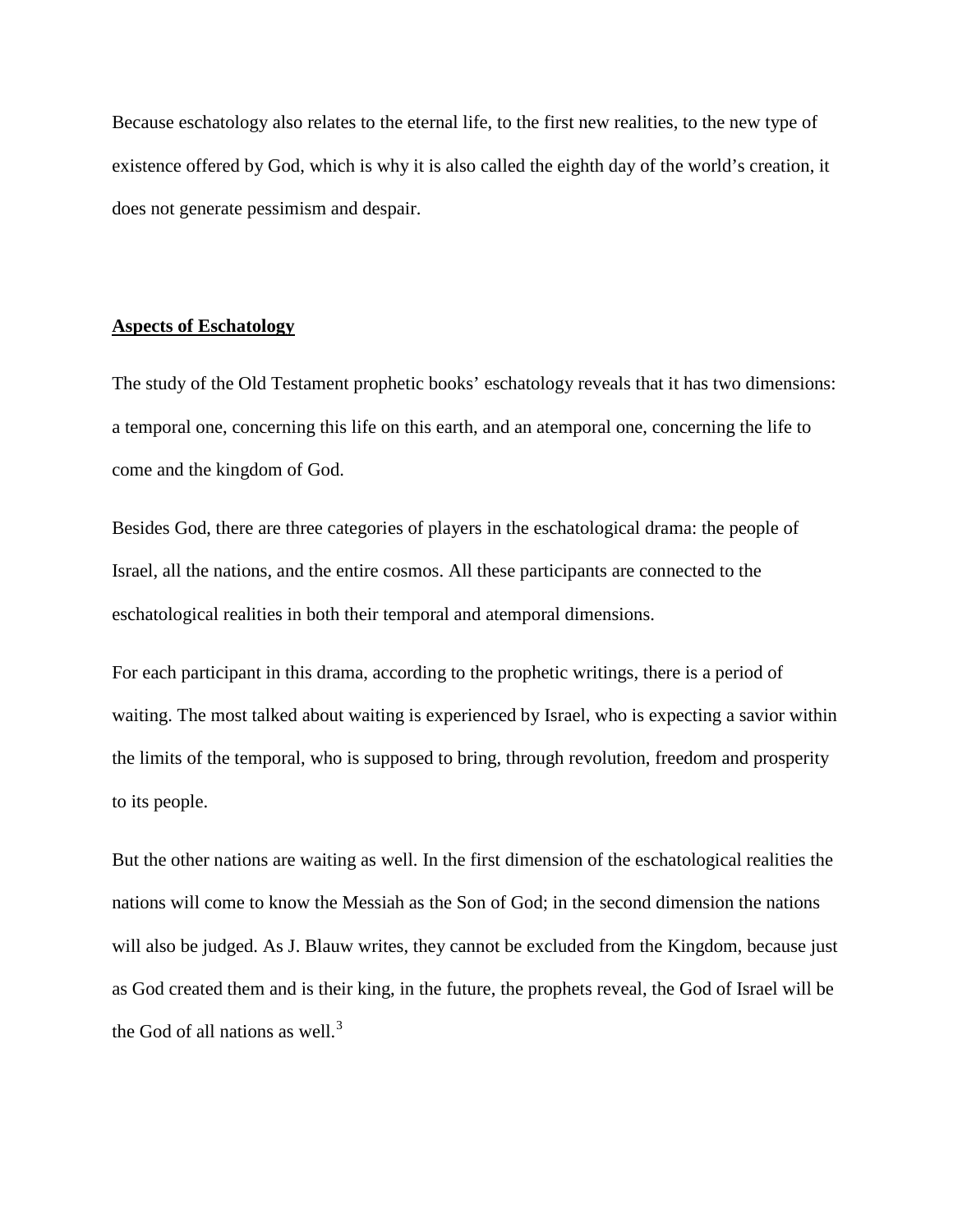The universe will also be part of the eschatological events. In regard to the temporal dimension, the prophets speak of nature's reaction to the divine and human interventions, of partial cataclysms. As for the atemporal dimension, they speak of a total renewal of God's created order.

## **The Reason for the Threats**

The apocalyptic prophecies in the Old Testament are basically threats that God is using in order to bring His people to total faithfulness.

The fact of being chosen gave the people of Israel advantages and status, and it was supposed to guard this quality carefully, while being fully aware of its position *coram Deo* (before God) and *coram mundo* (in the world).

As chosen people, Israel was in a certain type of dependence upon God, which implied obligations toward God as well. As long as these obligations were fulfilled, God appeared as a loving Father to them, and whenever they were disregarded He appeared as an aloof king who inspired fear.

Very often the situation existed where God's love, providence, and His interventions in the life of Israel were not given due attention because people were too busy with its own needs, oppressions, injustices, and other crises. That is why Israel did not even realize that the primary reason of its problems was people's turning away from God's will. It was the job of the prophets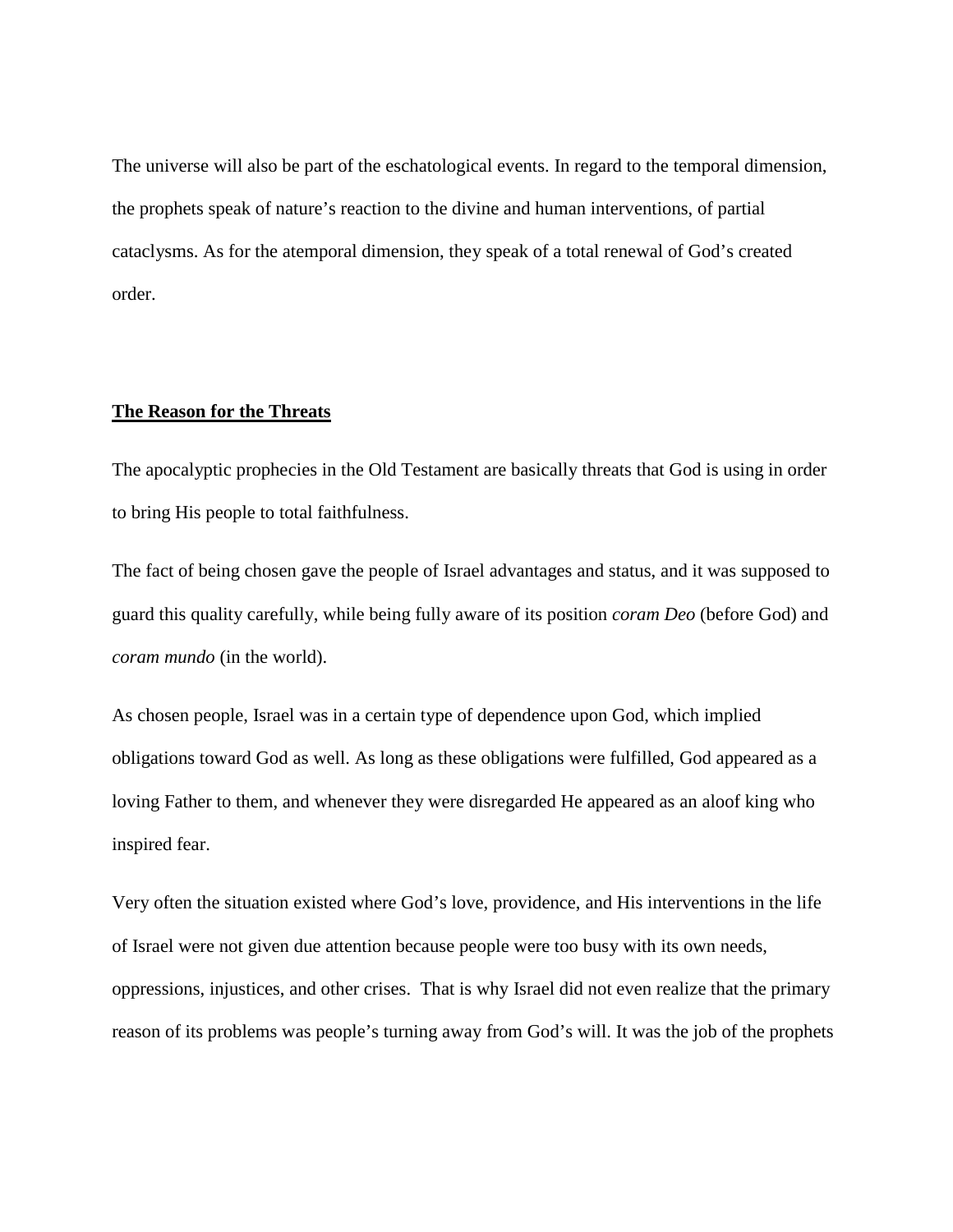to make the connection between cause and effect, to make the people conscious of where it was and where it needed to be.

The stronger the sin, the stronger the threats. One of the things the prophets did was to emphasize the moral character of the Law, of God's commandments. Submission to the law would give people's actions and life moral value and would bring them into God's communion.

Disobedience to the law, immorality, sin would have consequences on both dimensions of human life: horizontal, concerning human relationships, and vertical, concerning man's relation with God. Sin deforms the image of God, the image that man essentially is. To persevere in immorality means losing the true knowledge of God and misusing the gifts generously offered to man, through which he or she does the necessary good works for salvation.

Indeed, the criteria for salvation in the prophetic books, according to Rudolf Schnackenburg,  $4$  are always the good works that form the moral constitution of each person. Often even spiritual qualities such as faith and hope, because of their concrete implications for the daily life, are considered good works. Obedience to the Decalogue, which contains commandments of both spiritual and also of immediate practical, concrete character, is considered a good work.

It is the prophets' constant insistence on this issue that indicates how important good deeds were in God's eyes, and that explains God's anger with Israel and His recourse to the apocalyptic threats often delivered through the prophets.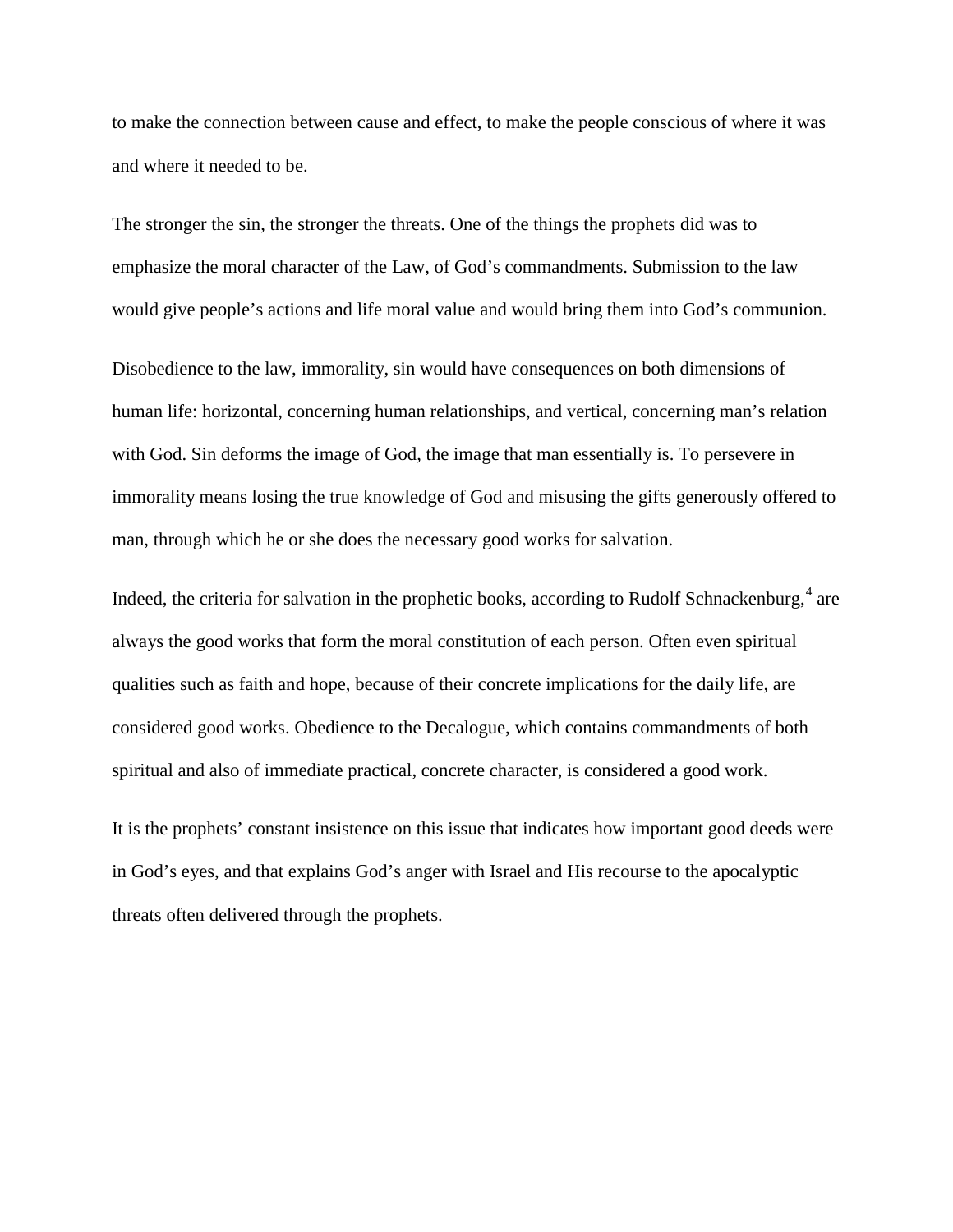## *Dies illa*

The prophets, as chosen among the chosen people, with an enlightened conscience, were aware of the frightening hostility Israel showed toward God. Sin is hostility toward God, and time spent in sin is considered human time, which comes to an end when divine justice appears.

Then, at the end of the time of men, Yahwe's day will start, the day of the Lord. Then, in that day, the real face of sin will be uncovered and the gravity of disobedience to the divine commandments will be made known to all.

The day of the Lord is at the same time a treat and a promise concerning the eschatological fulfillment of God's kingdom. But first of all it is a day of reprimand and punishment rather than promise. The perseverance of a life lived in sin will make the threats and the divine anger so vast and dreadful that even the universe in its entirety will be affected.

These threats make reference to the future of the chosen people, as well as to the whole of humankind. That is why, according to the prophets, man's life is always framed in the atemporal, the eschatological perspective of the day of the Lord.

In order to persuade Israel to return to God and follow the law, the prophets turn that day into the culminant point of their preaching. They give that day a very somber perspective by using a variety of images, comparisons, figures of speech. That day, the day of the Lord is harsh, merciless, furious and full of revenge, great and dreadful as no other until then, a day of darkness and thick fog, of desolation and destruction, which will devastate the earth and kill the sinners.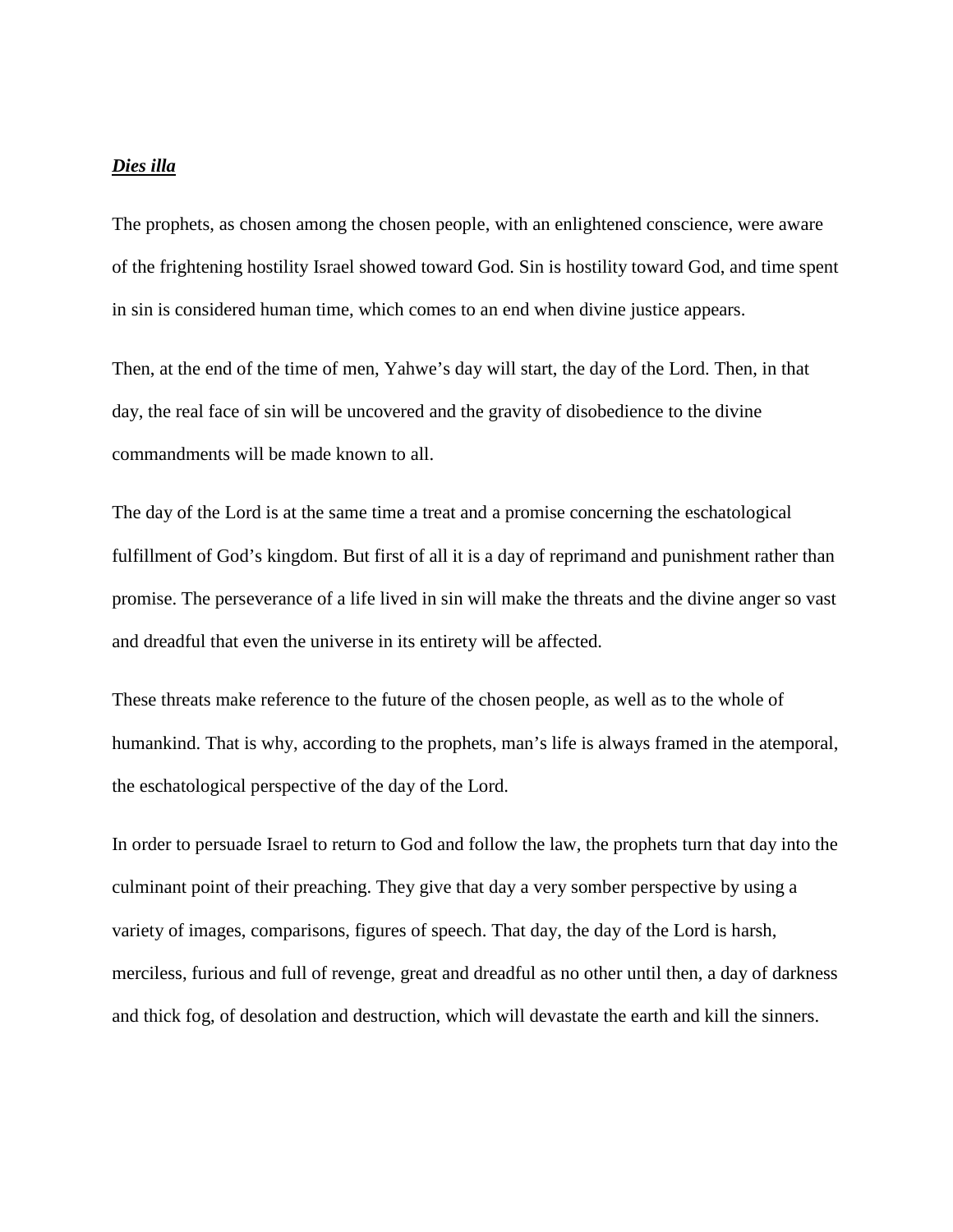That day will be a day of fear and trouble, veiled and somber, of constraint and humiliation, a day of cries and screaming, of chaos, great lamentation, a day of shame, of cold and freezing.

It is the day of the judgment, and only God knows when it will occur. It is portrayed, however, in very dynamic terminology as if it is imminent, at the door, and threatening. It is spoken of in the present tense:

"That day is terrible, behold, it is coming, the fury is coming, the time of trouble and torture. The day of the Lord is coming, it is approaching, ever faster, one can hear it coming, alas, what a day!" The anger of God will manifest with evidence; this is how it looks in Ezekiel's vision:

"An end! The end is coming on the four corners of the land. Now the end is upon you and I shall send My anger against you; I shall judge you according to your ways and I shall bring all your abominations upon you. [...] An end is coming; the end has come! It has awakened against you; behold, it has come! Your doom has come to you, o inhabitants of the land. The time has come, the day is near [...] I will repay you according to your ways, while your abominations are in your midst [...] Behold the day! Behold, it is coming! Your doom has gone forth"  $(7: 2-10)$ .

This is the day of the Lord, because here His almightiness will be manifest, there will be no confusion as to who is the judge. Lordship implies power and His power will be uncontested, but it also implies justice and dignity, which is why He will keep and fulfill His promises: the sinners will be destroyed and the righteous will be saved. Consequently, everybody will see and participate in the day of the Lord, no one will be exempt from knowing Him even through the many troubles.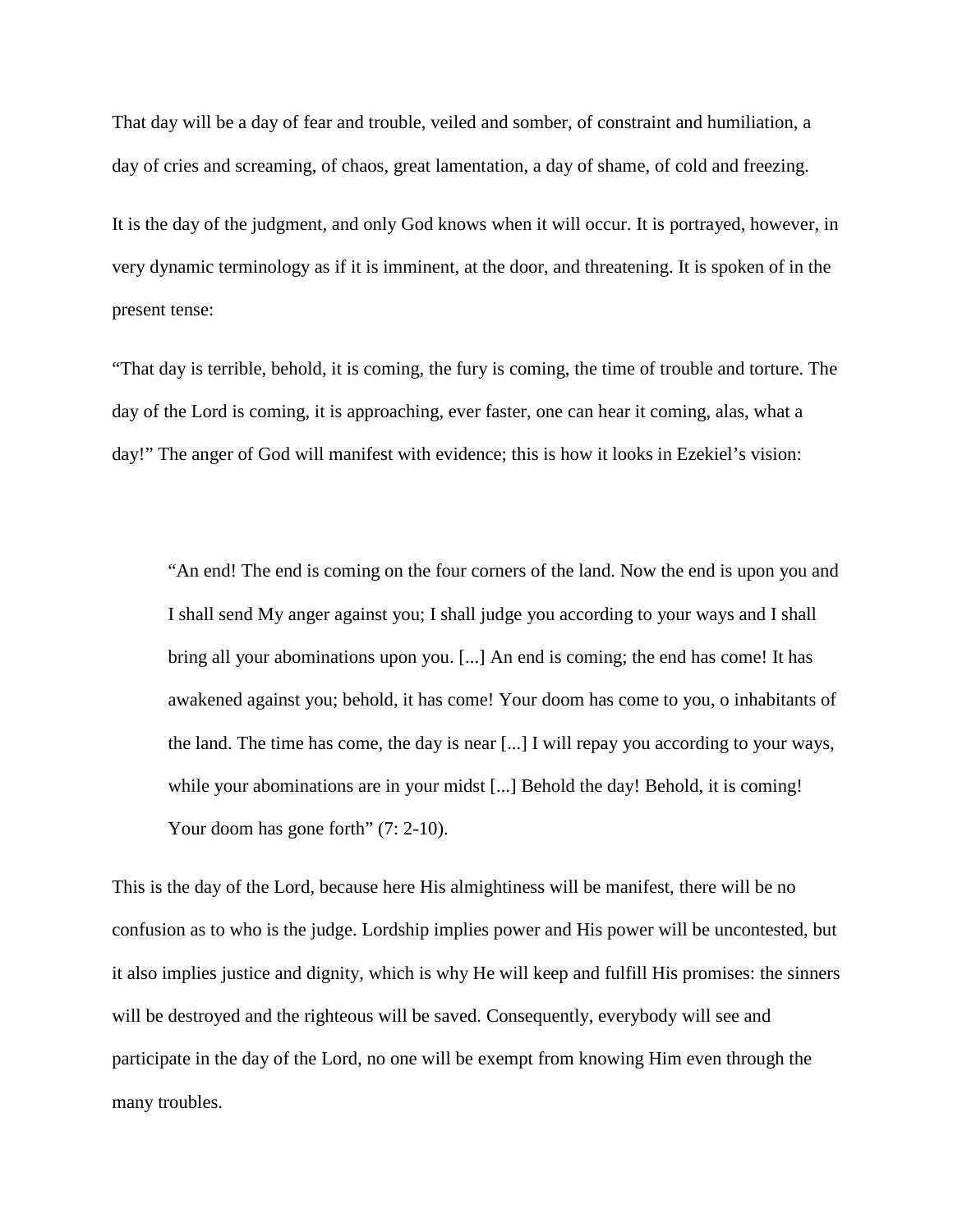In order to show the power of God's lordship in a stronger and more convincing way, the prophet describes with vivid details how nature will also be affected in that day:

"On that day there will surely be a great earthquake in the land of Israel; and the fish of the sea, the birds of the heavens, the beasts of the field, all the creeping things that creep on the earth, and all the men who are on the face of the earth will shake at My presence; the mountains also will be thrown down, the steep pathways will collapse, and every wall will fall to the ground" (Ezekiel 38: 18-20).

Laments and tears will be useless on that day, as they will not save the sinners from God's anger. All of them will be brought before God and punished, as the prophet Zephaniah warns: "In that day [...] I will search Jerusalem with lamps and will punish the men who are stagnant in spirit, who say in their hearts: The Lord will not do good or evil" (1: 10-12).

It is interesting to notice that in one of his Messianic prophecies, Isaiah speaks of one year of God's mercy, a long period of time therefore, which will extend between the first and the second coming of the Lord; but the vengeance, the judgment is only for one day, and that will be only at the end of human time, which means that, as terrible as that day will be, the mercy of God reigns until then in order for everyone to have a chance to repent and turn back to God: "The spirit of the Lord God is upon me, because the Lord has anointed me to bring the good news to the afflicted; He has sent me to bind up the broken-hearted, to proclaim liberty to the captives and freedom to prisoners, to proclaim *the favorable year of the Lord, and the day of vengeance of God"* (61: 1-2) (emphasis added).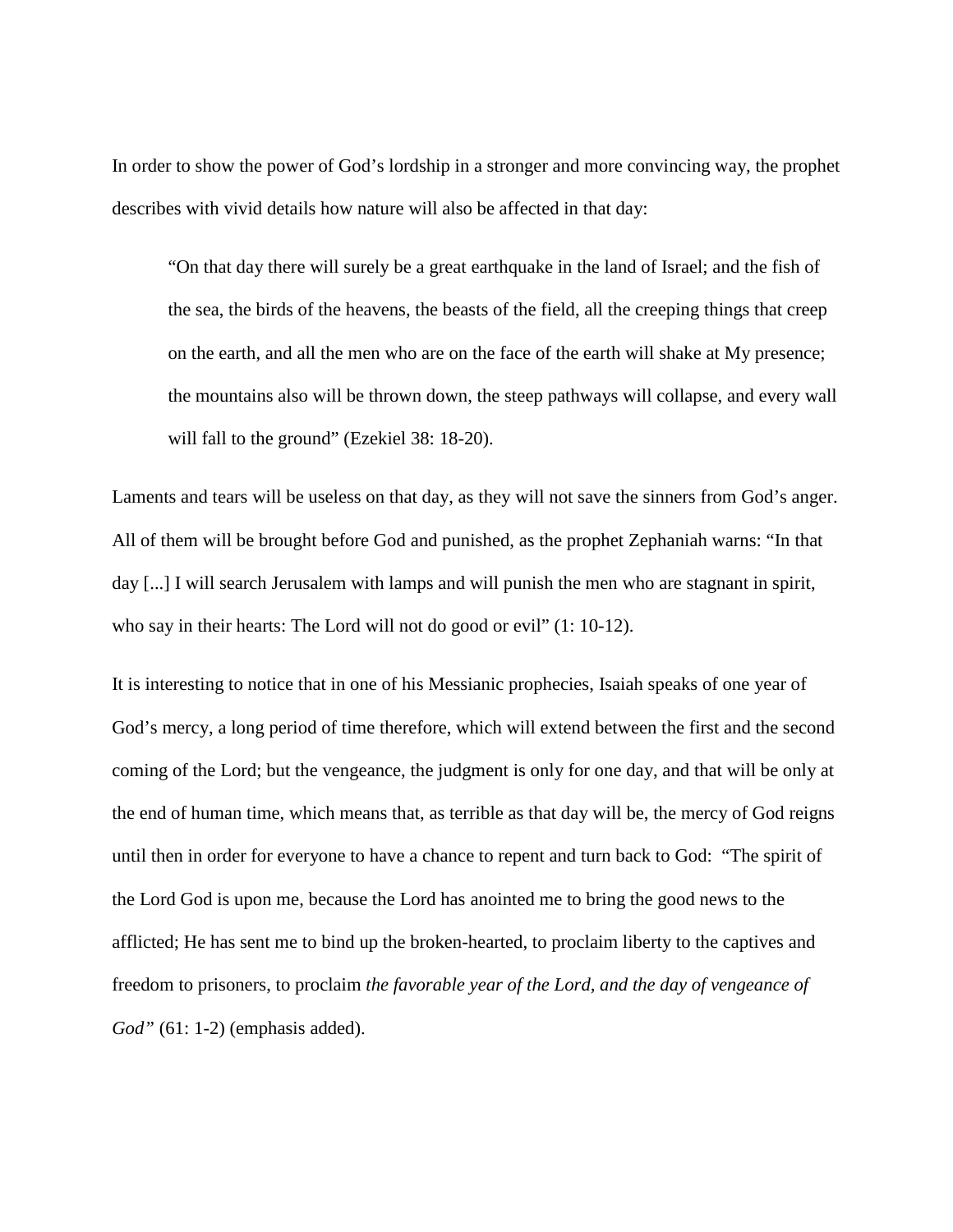As mentioned earlier, the prophets speak of God's justice in relation to men's morality, to their bad or good works: "For the day of the Lord draws near on all the nations; as you have done it will be done to you. Your dealings will return on your own head" (Obadiah 1:15) (See also Zephaniah 1:7; 1: 14-15; 1: 18; 2: 2-3; Zehariah 14).

Man's acts will be considered at the judgment of God not only for what they represent in themselves, but also for their implications. That is why, in some interpretations, after the personal judgment after one's death, there is going to be a last judgment at the end of the world. Sometimes consequences can be even worse than what produced them. Jeremiah talks about the fruit of one's deeds: "I, the Lord, search the heart, I test the mind, to give to each man according to his ways, according to the result of his deeds" (17: 10).

The expression "that day" as the day of the Lord indicates a significant point, which requires heightened awareness on the part of man. The expression is used about 90 times in the prophetic books just in order to strengthen and make clear this message: there is a time of men where they can do whatever they want, and if they do wrong they have a chance to repent and fix their wrongdoings, and thus be reintegrated in God's love,<sup>[5](#page-11-4)</sup> and there is a time of God when only God will be at work and men will not be able to do anything. And since nobody knows when the day of the Lord will be, the message is that *hic et nunc* is where and when man can work for his or her salvation and win the kingdom of God.

In that day, even God's majesty will have a terrifying effect on people. Nobody will be able to stand His unapproachable glory; Isaiah uses a very plastic language to describe the moment: "And men will go into the caves of the rocks and into the holes of the ground before the terror of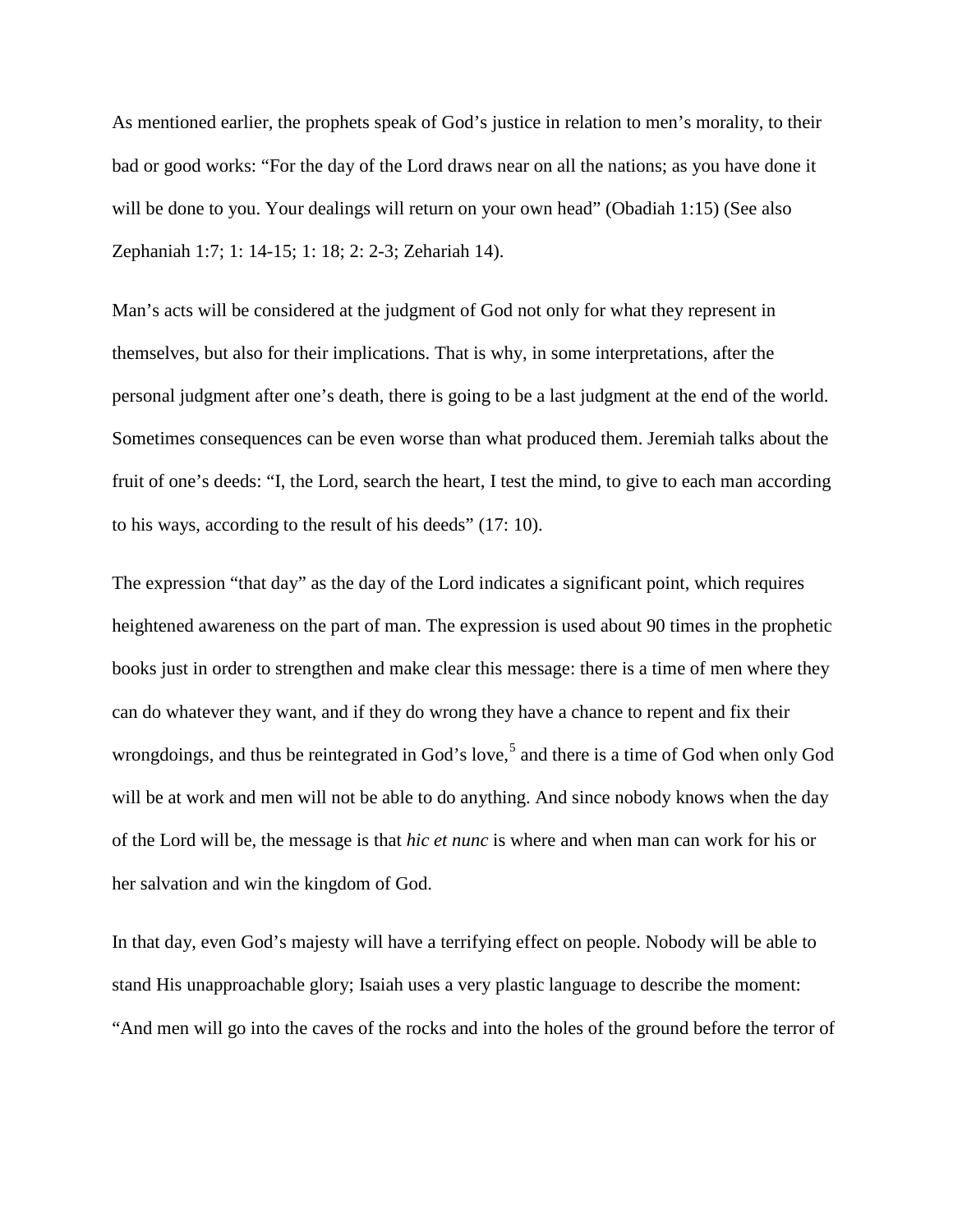the Lord and before the splendor of His majesty when He will arise and make the earth tremble"  $(2:19)$ .

God's resentment will manifest toward the sinners in multiple forms, and that appears as a normal and expected reaction vis-a-vis man's iniquities: "So, also I will make you sick, striking you down, desolating you because of your sins" (Michah, 6:13). The sinner will be, in Amos's vision "As when a man flees from a lion and a bear meets him, or goes home, leans his hand against the wall and a snake bites him" (5:19).

The gravity of man's sin in God's eyes is indicated by the sharpness of the language the prophet uses to describe the punishment: "And I shall appoint over them four kinds of doom, declares the Lord: the sword to slay, the dogs to drag off, the birds of the sky and the beasts of the earth to devour and destroy" (Jeremiah 15: 3).

After the judgment there will, evidently, be much less people on earth because the unjust will no longer be around. As Isaiah puts it: "I will make mortal man scarcer than pure gold and mankind than the gold of Ophir" (13:12). And the remaining ones will live as a new people of God in a renewed universe equivalent to a new creation, "For behold, I create new heavens and a new earth and the former things shall not be remembered or come to mind" (Isaiah 65: 17).

One of the images frequently used by the prophets to illustrate the intensity of God's anger, but also the intensity of the suffering of sinners in their punishment, is that of fire: "And the strong man will become tinder, his work also a spark; thus they shall both burn together, and there will be none to quench them" (Isaiah 1: 31). Or in Ezekiel's vision: "I shall blow on you with the fire of My wrath, […] You will be fuel for the fire" (21: 31-32).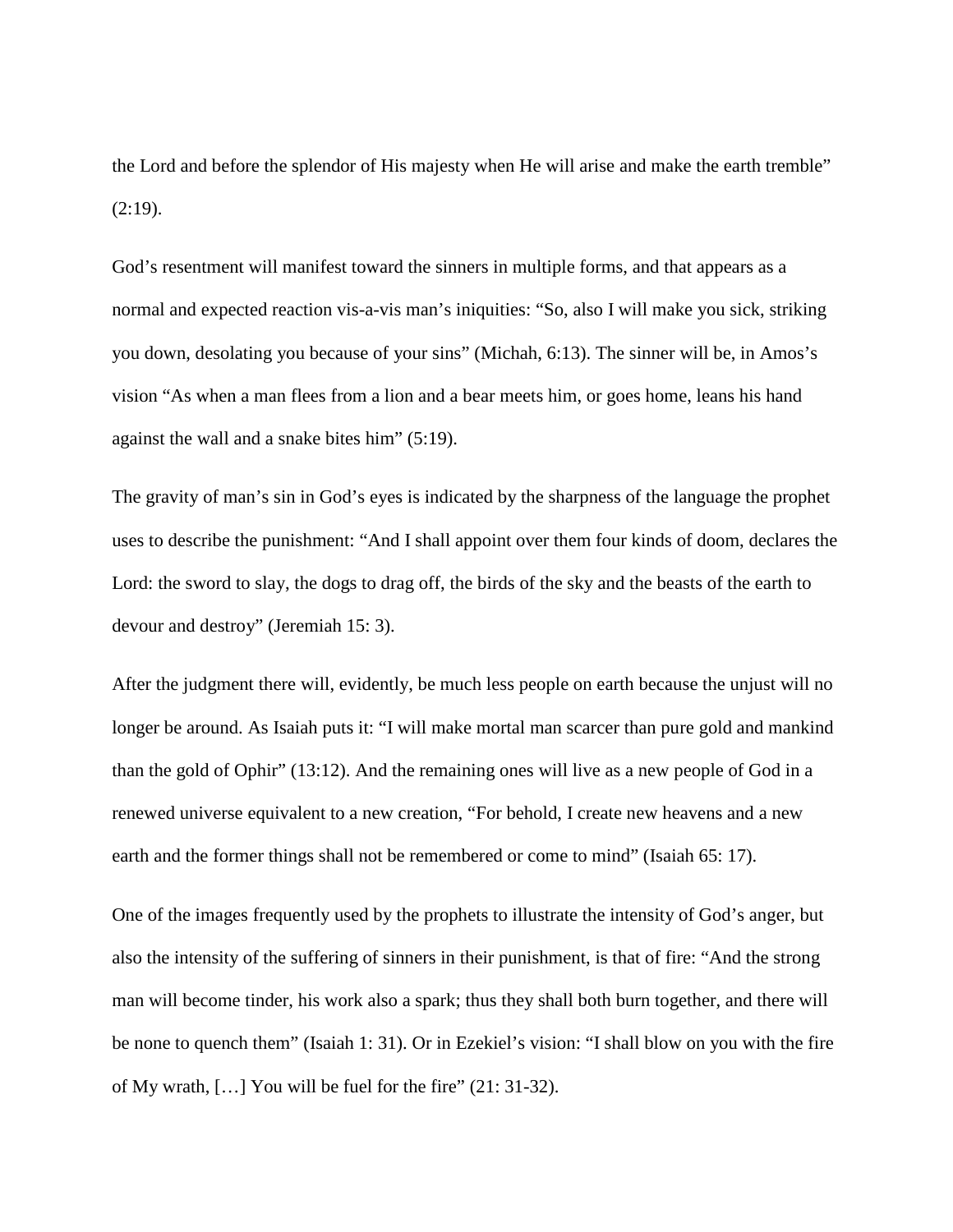As dreadful as it will be, the Judgment in the day of the Lord will be inevitable; it will be like an existential necessity because of the logic behind it: everything has consequences; evil brings about evil, good brings about good: *abyssus abyssum invocat.* For all injustice there must be a day of justice; that is only natural: "Let justice run down like waters and righteousness like an ever-flowing stream" (Amos 5: 24). <sup>[6](#page-12-0)</sup>

## **Conclusion**

This short overview is indicative of the fact that one of the main aspects of the Old Testament prophetic books is eschatology in both its dimensions, temporal and atemporal, that is, with its practical implications for people's daily lives, and with its future perspective.

The prophets were sent to Israel in order to reprimand, conscientize, show, advise, convert. This type of activity had in view Israel's submission to the divine law and will, and was done in light of the prophets' eschatological visions.

Eschatology is the "place" where God and man are supposed to meet; it impacts on this life because God acts to help man realize the right way of living, man acts toward God, in particular when he or she gets the message. Out of his love for people God reveals Himself in many ways so that everybody can come to the knowledge of His will. But it seems that regular types of revelation do not help to fulfill God's goal. Then, out of the same love, God recourses to an unusual, strange, extraordinary way to reveal His divine will: the apocalyptic, where the good is rewarded and evil is punished.

The close connection between eschatology and the kingdom of God is evident. Eschatology is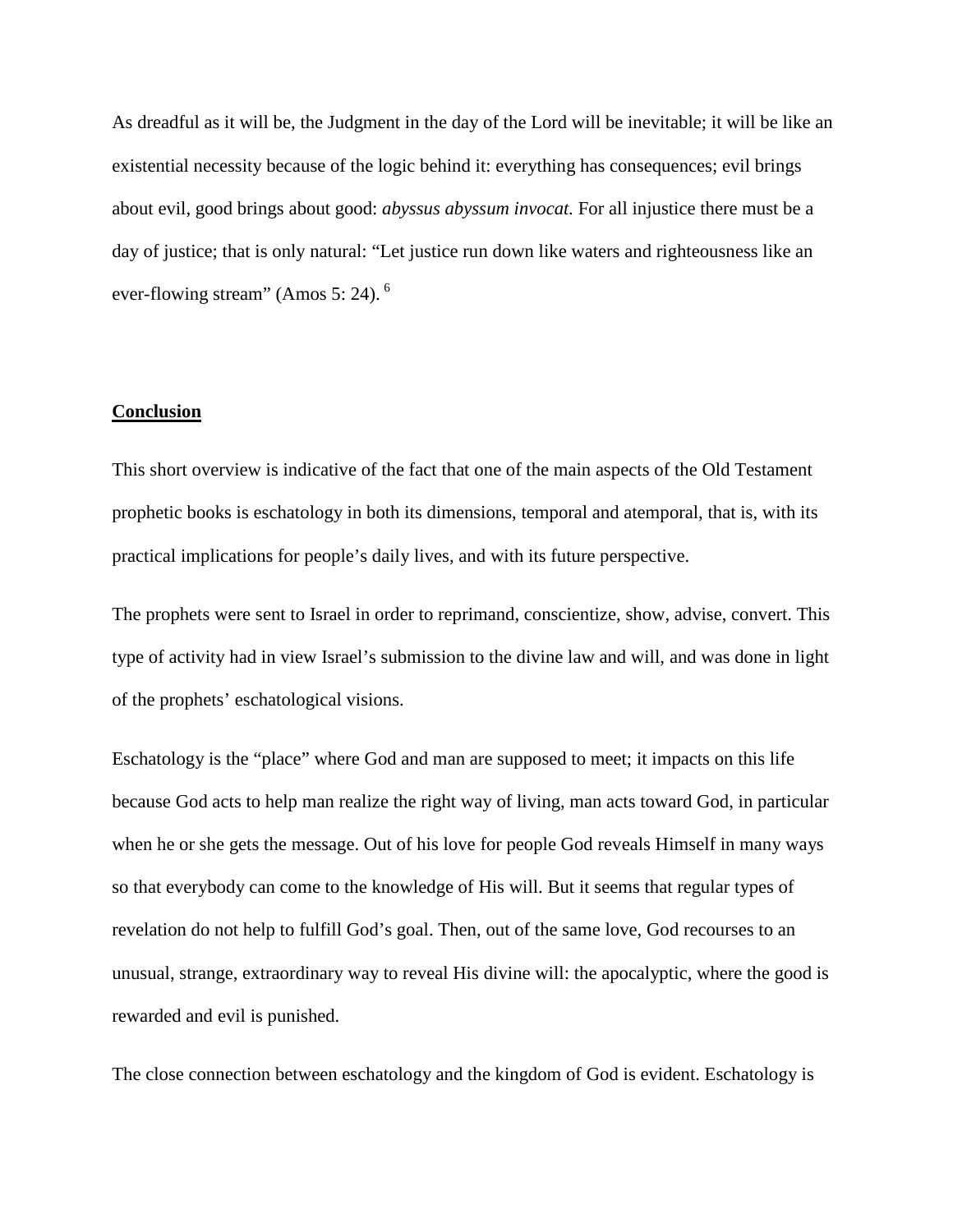anchored in the kingdom and is fulfilled in it. It starts on earth and gives to the earthly life the perspective of the kingdom. Eschatology, with its apocalypse, is meant to prepare God's people for His kingdom.

The role of the Old Testaments' prophets can be seen from several points of view. But essentially, they are moralists, in the positive sense of the term. They intend to conscientize people of the moral value of the faith in, and faithfulness to the supreme God in which each one is called to participate, that is, to live in God.

<span id="page-11-0"></span><sup>&</sup>lt;sup>1</sup>The day of wrath, that day/ which will reduce the world to ashes/ as foretold by David and the Sybil// The trumpet scattering a wondrous sound/ among the graves of all the lands/ will assemble all before the Throne.

<span id="page-11-1"></span> $2$ In this paper I am using the term "apocalypse", not in the neutral sense of revelation in general, but in its negative connotation, as revelation of the final destruction of the world according to the biblical prophecies.

<span id="page-11-2"></span><sup>3</sup> J. Blauw, *L'apostolat de l'Eglise* (Paris: Foi Vivante, 1968), 60.

<span id="page-11-3"></span><sup>4</sup> Rudolf Schnackenburg, *Règne et Royaume de Dieu* (Paris: L'Orante, 1965), p. 57.

<span id="page-11-4"></span><sup>5</sup> Dumitru Bondalici, *Enciclopedia Marilor Personalităţi din Vechiul şi Noul Testament,* Editura Andreiana, Sibiu, 2010, p. 196.